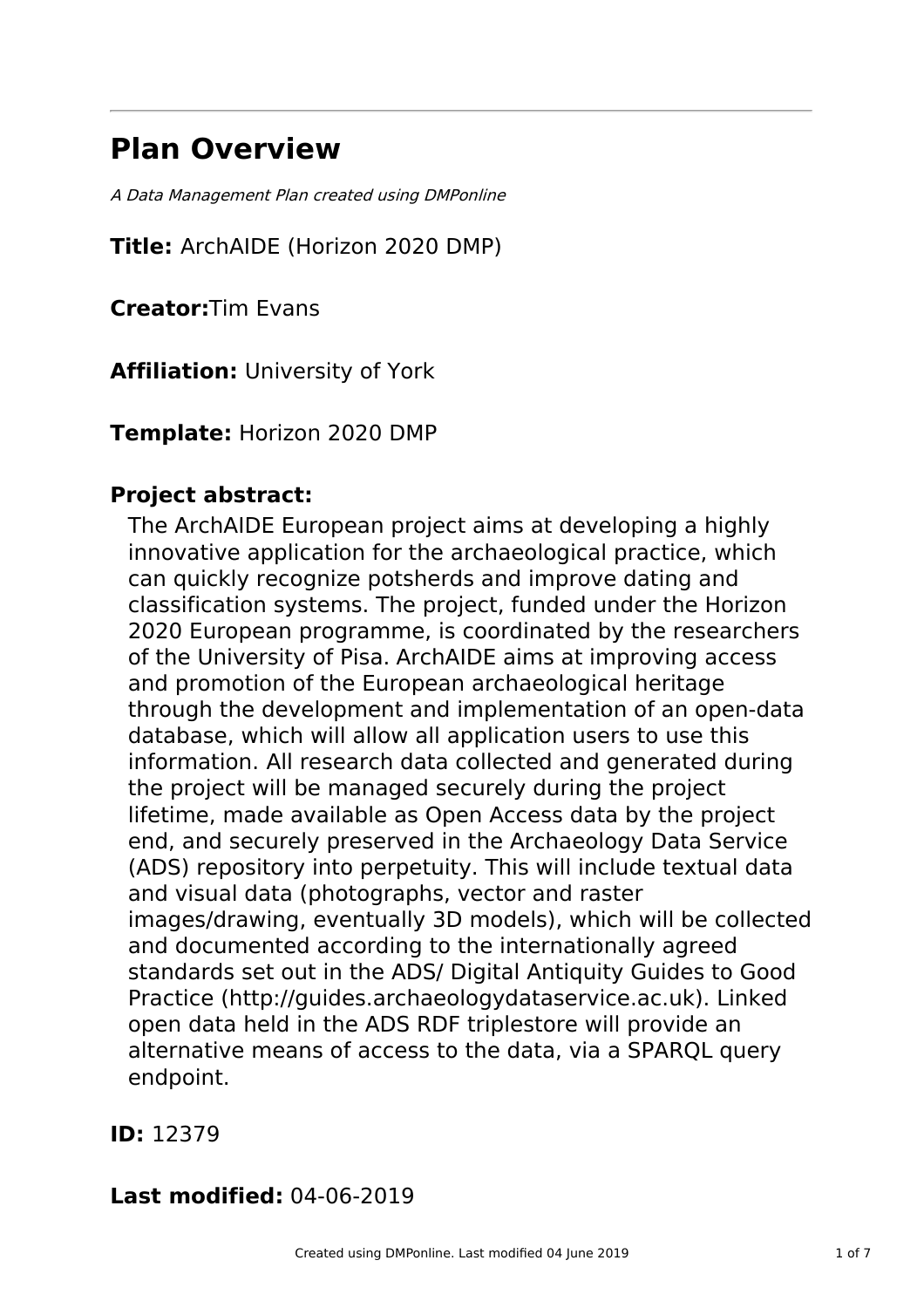# **Grant number / URL:** 693548

## **Copyright information:**

The above plan creator(s) have agreed that others may use as much of the text of this plan as they would like in their own plans, and customise it as necessary. You do not need to credit the creator(s) as the source of the language used, but using any of the plan's text does not imply that the creator(s) endorse, or have any relationship to, your project or proposal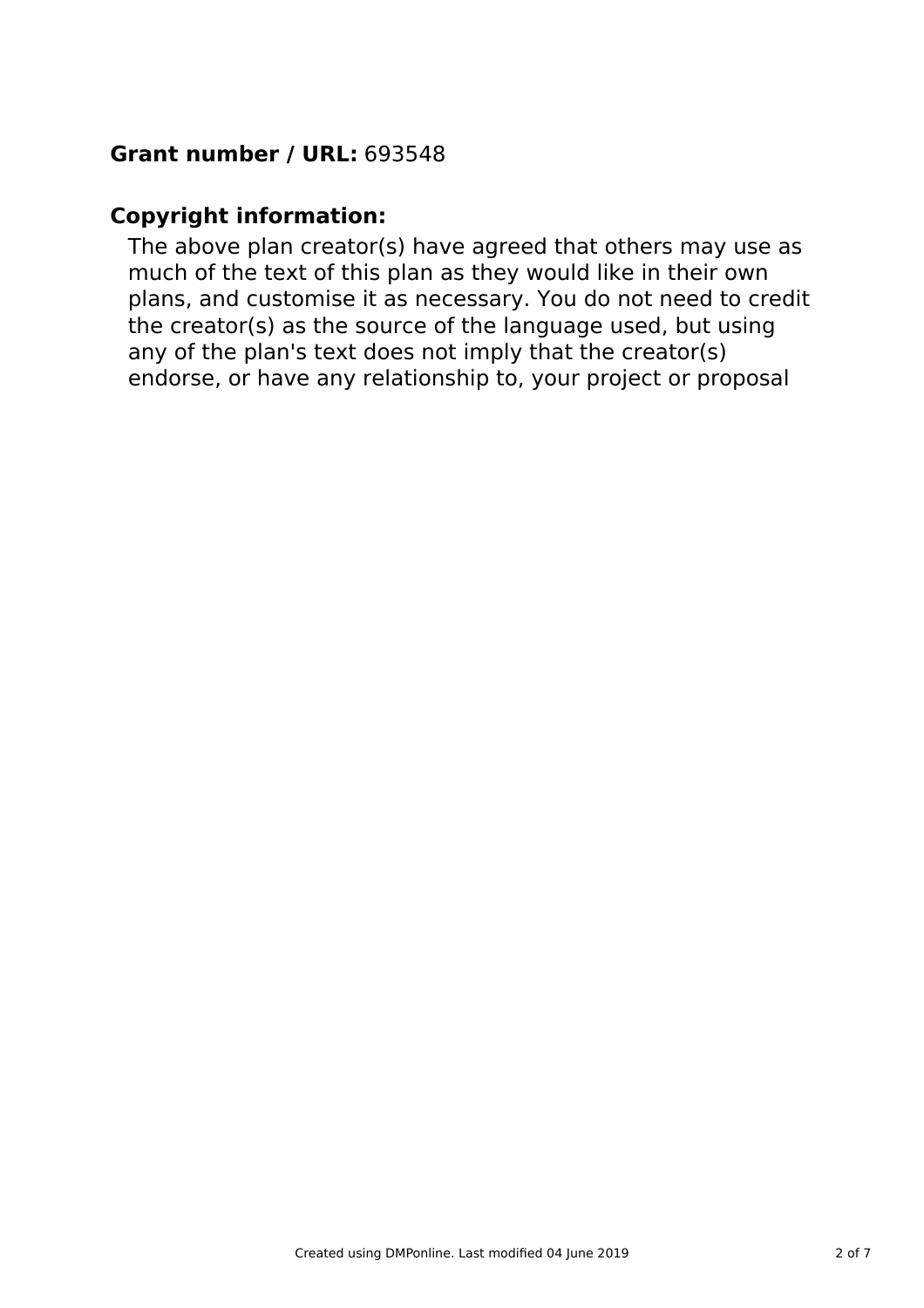# **1. Data summary**

**Provide a summary of the data addressing the following issues:**

- **State the purpose of the data collection/generation**
- **Explain the relation to the objectives of the project**
- **Specify the types and formats of data generated/collected**
- **Specify if existing data is being re-used (if any)**
- **Specify the origin of the data**
- **State the expected size of the data (if known)**
- **Outline the data utility: to whom will it be useful**
- The purpose of data collection is to populate a database that will act as automated reference tool for the recognition and classification of pottery sherds from archaeological excavations.
- The database will act as a publicly available reference resource.
- The primary data type will be the database itself which will incorporate textual data, raster and vector images, and 3D models.
- The database will incorporate data from existing sources including the Roman Amphorae digital resource (http://dx.doi.org/10.5284/1028192)
- The final archive is estimated to consist of a maximum of 100Gb of data.
- The dataset will provide a reference resource for archaeological ceramic specialists and non-specialists alike.

# **2. FAIR data**

#### **2.1 Making data findable, including provisions for metadata:**

- **Outline the discoverability of data (metadata provision)**
- **Outline the identifiability of data and refer to standard identification mechanism. Do you make use of persistent and unique identifiers such as Digital Object Identifiers?**
- **Outline naming conventions used**
- **Outline the approach towards search keyword**
- **Outline the approach for clear versioning**
- **Specify standards for metadata creation (if any). If there are no standards in your discipline describe what metadata will be created and how**
- The final dataset will be archived by the Archaeology Data Service (ADS) as a single collection. Collection-level metadata (based on Dublin Core) will be created, which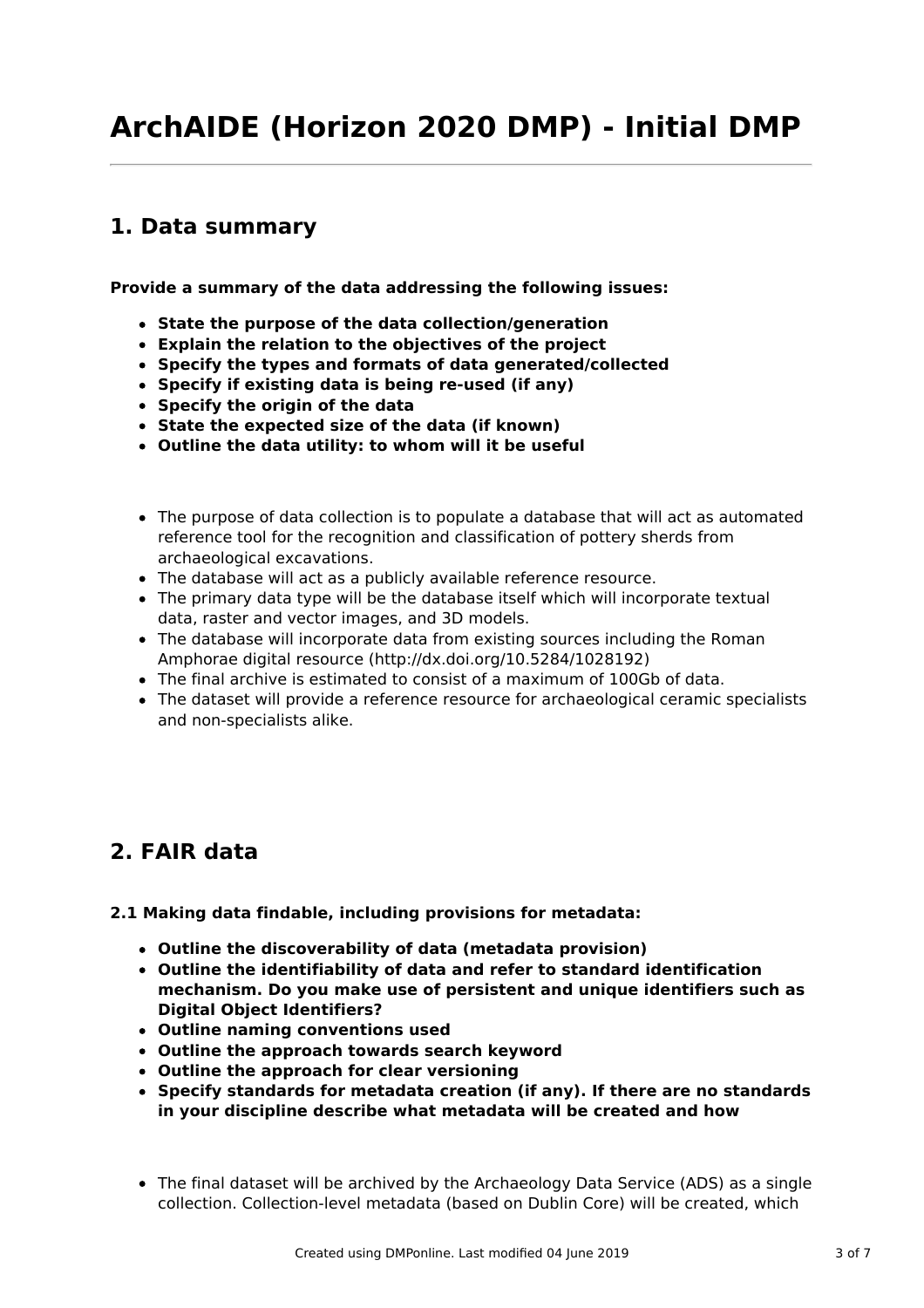will allow the resouce to be found within the main ADS website. This metadata will also by exposed/consumed by other portals such as [ARIADNE](http://portal.ariadne-infrastructure.eu/). In addition, it is aslso planned to publish the dataset as Linked Open Data via the stores within Allegrograph, and published via [Pubby](http://data.archaeologydataservice.ac.uk/page/) and the ADS' SPARQL [interface](http://data.archaeologydataservice.ac.uk/query).

- The ADS archive will be identifiable via a Digital Object Identifier (DOI), registered with Datacite.
- ADS Collection-level metadata is based on Dublic Core (DC) elements. DC.Subject terms are based on archaeology/heritage specific thesauri and vocabularies updated and maintained as Linked Open Data (LOD) by national cultural heritage bodies (see <http://www.heritagedata.org/>). These allow subject terms such as 'CERAMIC' to be meaningfully and consistently recorded. As part of the ongoing ARIADNE project these terms have also been mapped to the Ariadne Dataset Catalogue Model (ACDM see <http://portal.ariadne-infrastructure.eu/about>)
- Over the course of data collection a clear versioning system aided by consistent file-naming strategy) will be used, based on the guidelines stipulated in the Archaeology Data Service / Digital Antiquity Guides to Good [Practice](http://guides.archaeologydataservice.ac.uk/g2gp/CreateData_1-0).
- As outlined above, the final archive will reside with the ADS with metadata compiled to their standards, based on DC terms. Existing heritage thesauri will be used for the recording of subject terms

#### **2.2 Making data openly accessible:**

- **Specify which data will be made openly available? If some data is kept closed provide rationale for doing so**
- **Specify how the data will be made available**
- **Specify what methods or software tools are needed to access the data? Is documentation about the software needed to access the data included? Is it possible to include the relevant software (e.g. in open source code)?**
- **Specify where the data and associated metadata, documentation and code are deposited**
- **Specify how access will be provided in case there are any restrictions**
- The main output of the project will be the project database. This database will be archived with the Archaeology Data Service (ADS). This database will be made available to download as an the ADS interface. ADS archives are free to use under their Terms and [Conditions](http://archaeologydataservice.ac.uk/advice/termsOfUseAndAccess).
- The ADS interface will present the data in open formats enabling wider re-use, for example Comma Separated Values (.csv)
- The database will also be published as LOD via the ADS triplestore.
- The ADS archive will include file-level and collection-level metadata
- The main ADS archive will present the raw data to download in common and open formats (e.g. CSV or JPG). The LOD can be queried via a SPARQL client or by using the ADS SPARQL query interface.

#### **2.3 Making data interoperable:**

**Assess the interoperability of your data. Specify what data and metadata vocabularies, standards or methodologies you will follow to facilitate**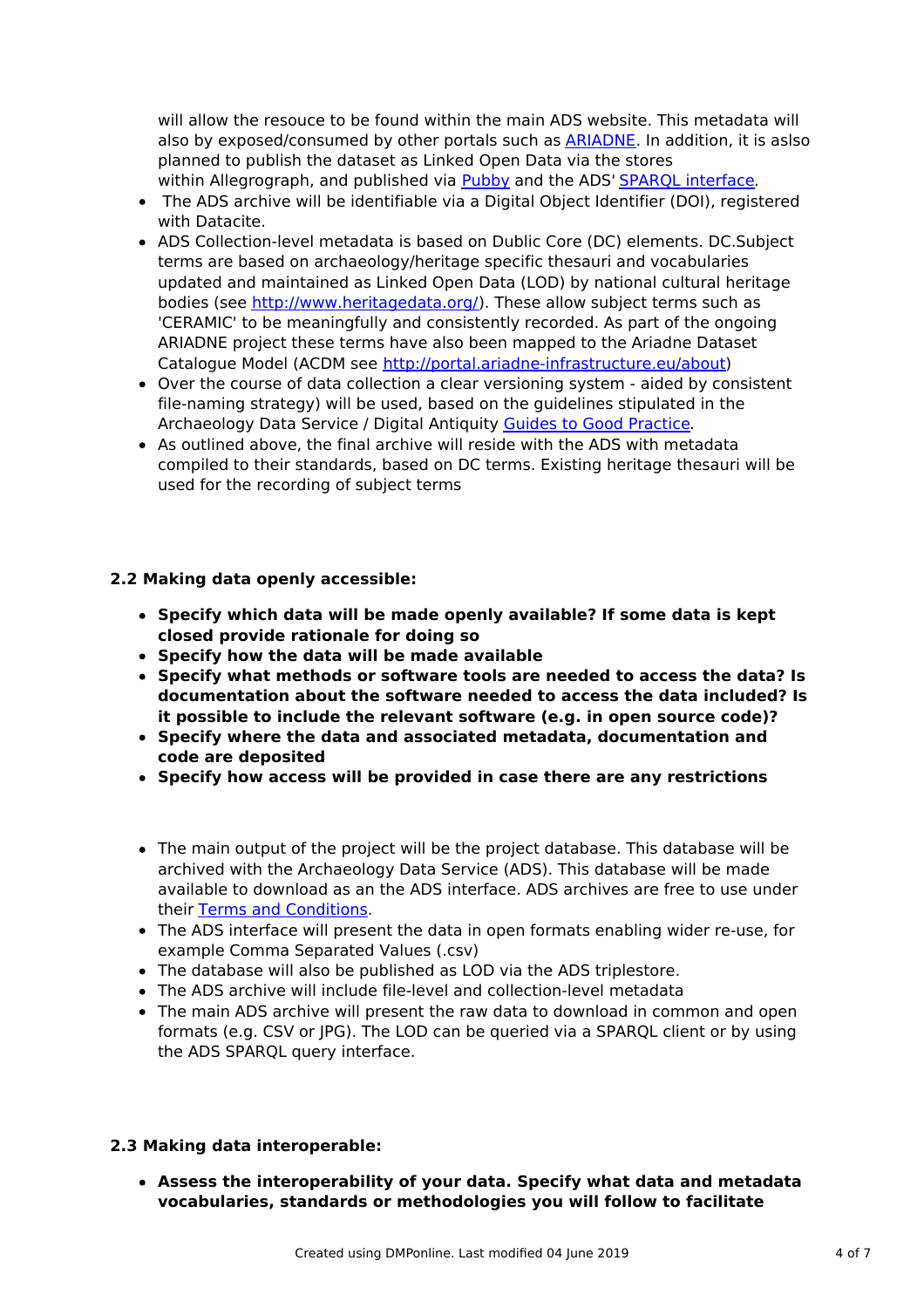**interoperability.**

**Specify whether you will be using standard vocabulary for all data types present in your data set, to allow inter-disciplinary interoperability? If not, will you provide mapping to more commonly used ontologies?**

ADS collection-level metadata will incorporate a number of LOD vocabualries to facilitate interoperability, these include:

- Heritage data thesauri for subject terms [\(http://www.heritagedata.org/](http://www.heritagedata.org/))
- Getty Thesaurus of [Geographic](http://www.getty.edu/research/tools/vocabularies/tgn/) Names for spatial data
- Library of [Congress](http://authorities.loc.gov/) Subject Headings (LCSH)
- The ADS also record spatial data to be compliant with the [GEMINI](http://www.agi.org.uk/agi-group/standards-committee/uk-gemini) metadata standard

In order to ensure interoperability between resources in different languages, multilingual controlled vocabularies will need to be incorporated into the database. Work in this area for the archaeological domain is being carried out by the EU Infrastructures funded ARIADNE project, which can subsequently be incorporated into this task. As pottery is a subject specialism (depends on the region of production and on the location of the findings), thus sufficient general and language-independent vocabularies do not exist.The project will contribute to create them, and contribute to the larger European resource:

- UB will participate in this task for Catalan and Spanish vocabularies
- UNIPI will contribute with southern-European vocabularies
- UCO with German terminology.

#### **2.4 Increase data re-use (through clarifying licenses):**

- **Specify how the data will be licenced to permit the widest reuse possible**
- **Specify when the data will be made available for re-use. If applicable, specify why and for what period a data embargo is needed**
- **Specify whether the data produced and/or used in the project is useable by third parties, in particular after the end of the project? If the re-use of some data is restricted, explain why**
- **Describe data quality assurance processes**
- **Specify the length of time for which the data will remain re-usable**
- The dataset as delivered via the ADS archive will be freely available to re-use for research purposes as stipulated in the ADS Terms and [Conditions](http://archaeologydataservice.ac.uk/advice/termsOfUseAndAccess) of use
- It is anticapted that the data will be avilable by XXXx
- The dataset will be made available by the ADS in perpituity. Details of the ADS Preservation policy and methods of ensuring longevity and security of data can be found in several documents available on their [website](http://archaeologydataservice.ac.uk/advice/preservation)

### **3. Allocation of resources**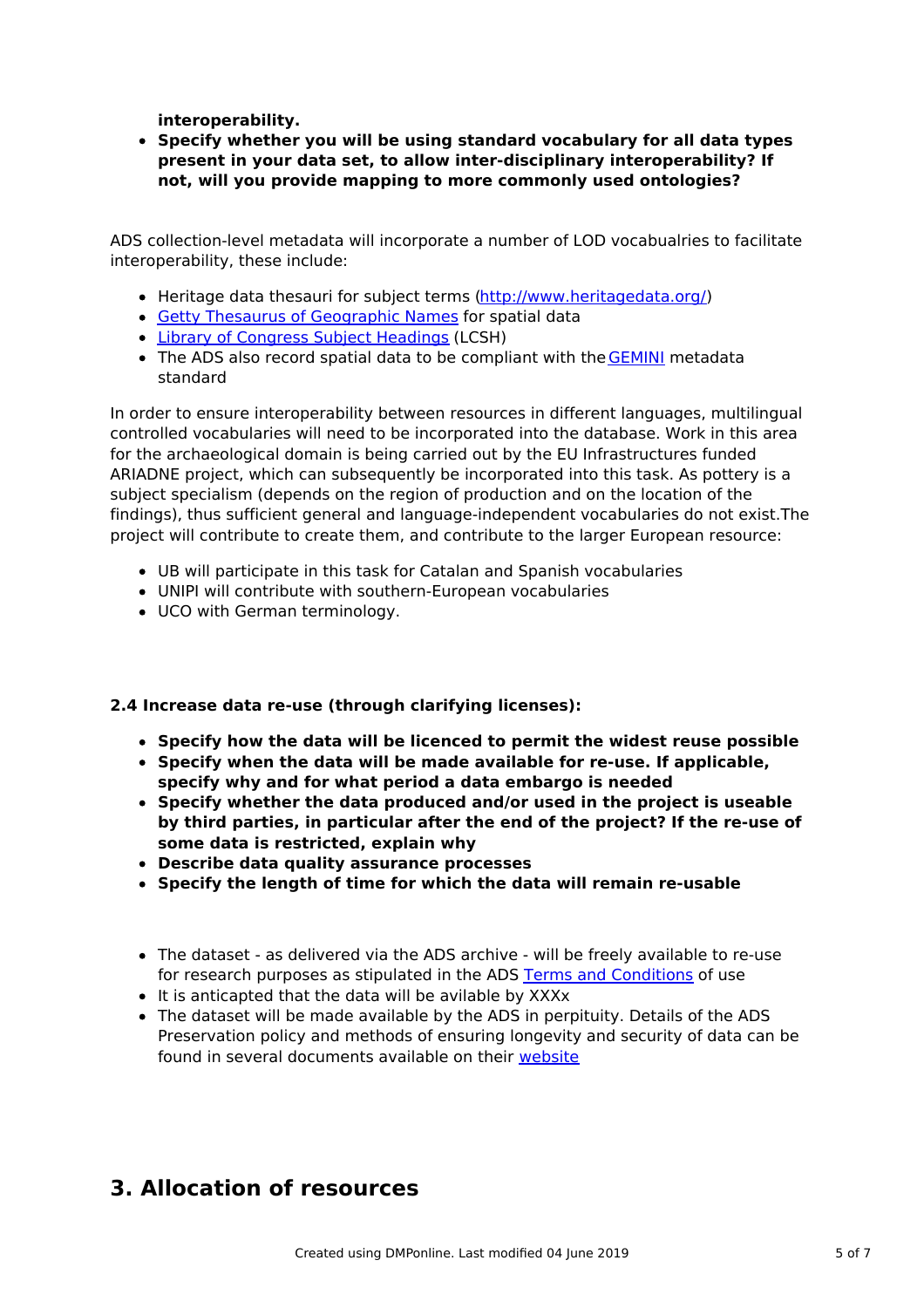**Explain the allocation of resources, addressing the following issues:**

- **Estimate the costs for making your data FAIR. Describe how you intend to cover these costs**
- **Clearly identify responsibilities for data management in your project**
- **Describe costs and potential value of long term preservation**
- The costs for depositing the dataset with the ADS, and subsequent resources required to make the dataset publicly available (as a single archive and as LOD) have been included within specific Work Packages within the Archaide project.
- Data management will be overseen by Universitaet zu Koeln and Università di Pisa during the data collection phase, and latterly the ADS as part of the Work Packages to ensure preservation and dissemination.
- The financial costs for ensuring management and presentation of the project dataset by the ADS have been included in the original project design. The impact of the ADS has recently been analysed by an [independent](http://archaeologydataservice.ac.uk/research/impact) study. This project established that the archiving and dissemination of daata by the ADS was of significant research and financial value to the wider community.

# **4. Data security**

#### **Address data recovery as well as secure storage and transfer of sensitive data**

Data security will be adressed for the period of data collection (1) and deposition of the archive with the ADS (2).

1) The following precuations will be undertaken over the course of the data creation phase:

- This project will follow a rigourous procedures of disaster planning, with (off-site) copies made on a daily, weekly and monthly basis. Backup copies will be validated to ensure that all formatting and important data have been accurately preserved. Each backup will be clearly labelled and its location.
- Periodic checks will be performed on a random sample of digital datasets, whether in active use or stored elsewhere. Appropriate checks will include searching for viruses and routine screening procedures included in most computer operating systems. These periodic checks will be in addition to constant, rigorous virus searching on all files.

2) At the end of the project, the dataset will be deposited with the ADS for sercure preservation and access into perpetuity. One of the core activities of the ADS is the long term digital archiving of the data that has been entrusted to us. We follow the Open Archival Information System (OAIS) reference model and also have several internal policies and procedures that guide and inform our archiving work in order to ensure that the data in our care is managed in an appropriate and consistent way. These include:

A [Preservation](http://archaeologydataservice.ac.uk/advice/PreservationPolicyRev) Policy: an annual reviewed policy document which alongside